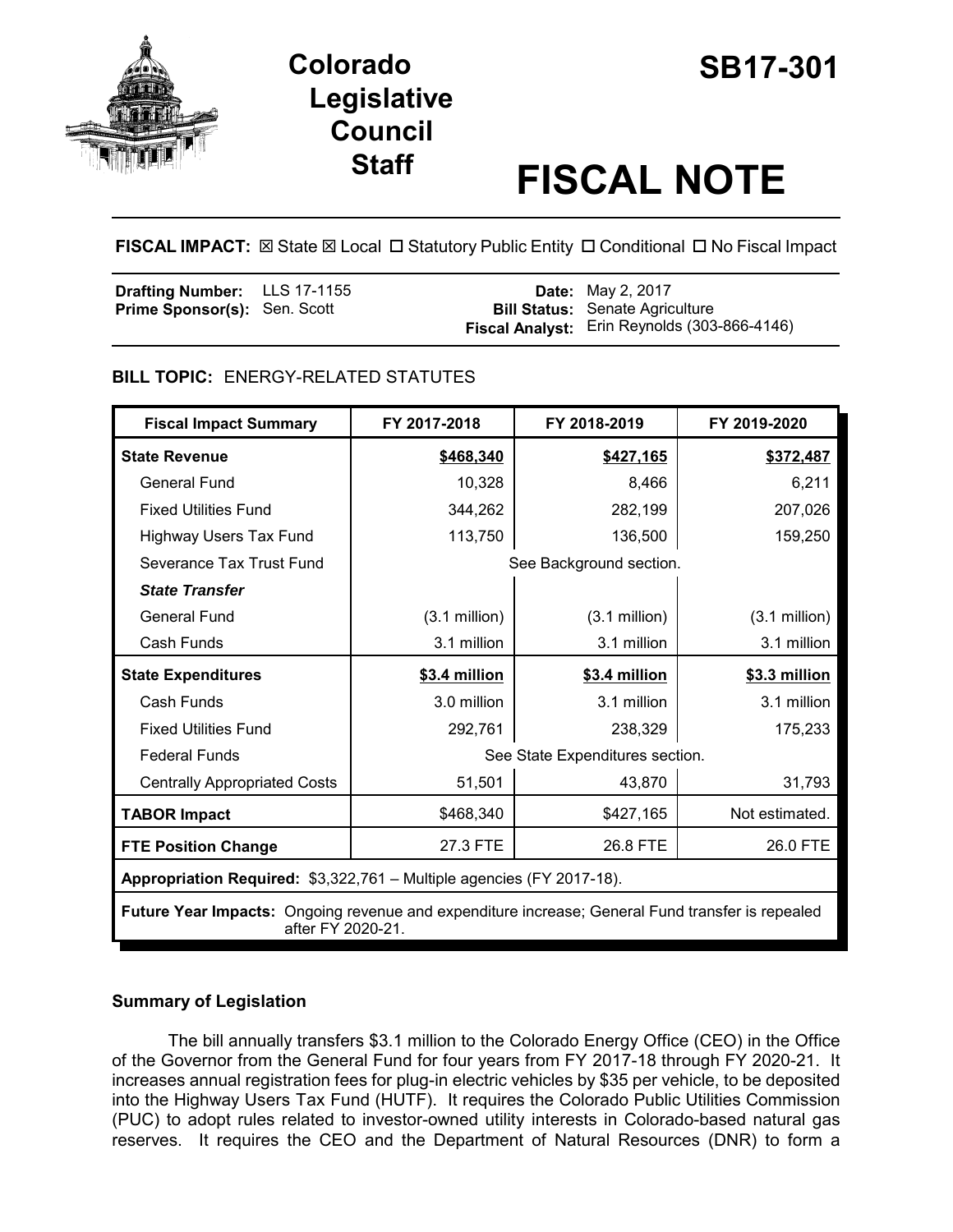stakeholder group to address funding shortfalls related to abandoned oil and gas wells. It also repeals several defunct energy-related statutes in the CEO. Finally, the bill makes changes to the Property Assessed Clean Energy program.

*General Fund transfer – Colorado Energy Office***.** The bill restores funding that repeals in FY 2016-17 to both the Energy Fund and the Innovative Energy Fund.

- *Energy Fund.* The bill removes "Clean and Renewable" from the name of the Energy Fund and restores a \$1.6 million General Fund transfer to the fund, which was repealed as of January 1, 2017. The bill also adds educating the general public on energy issues and opportunities to the list of fund uses.
- *Innovative Energy Fund.* The bill replaces an off-the-top Severance Tax Trust Fund transfer of \$1.5 million, which repeals July 1, 2017, to the Innovative Energy Fund with a General Fund transfer of the same amount. The bill also removes the requirement that funds are to be limited to innovative energy efficiency projects and policy development grants and loans.

*Increased registration fees for plug-in electric vehicles – County clerks – Highway Users Tax Fund and Electric Vehicle Grant Fund.* The bill increases the annual registration fee on plug-in electric motor vehicles collected by county clerks from \$50 to \$85. Of this fee, \$65 is transmitted to the HUTF and the remaining \$20 is transmitted to the Electric Vehicle Grant Fund as it is under current law. HUTF revenue generated from registration fees is distributed to the State Highway Fund in the Colorado Department of Transportation (CDOT) (65 percent), counties (26 percent), and municipalities (9 percent) for transportation needs.

*Natural gas reserves – Public Utilities Commission.* The bill directs the PUC to adopt rules related to investor-owned utility plan submittal for the acquisition of Colorado-based natural gas reserves to meet long-term supply needs. The rulemaking must take place in two stages, with the first related to general portfolio scope, regulatory framework, and review process, and the second related to the framework for project and asset evaluation.

*Stakeholder process on abandoned oil and gas facilities – Colorado Energy Office and the Department of Natural Resources.* The CEO and DNR must convene a stakeholder group for one or more meetings before November 2017 to identify voluntary methods to address funding shortfalls associated with the long-term management of abandoned oil and gas facilities.

*Program repeals and new requirements – Colorado Energy Office.* The bill repeals several statutory programs and requirements in the CEO that were primarily defunct, including:

- two energy-related programs in schools, including the Wind for Schools grant program and the Renewable Energy and Energy Efficiency for Schools loan program;
- the Green Building Incentive pilot program;
- the Colorado Clean Energy Finance Program Act;
- a 2018 emissions study on innovative trucks;
- involvement with the Forest Service in Higher Education and the Air Quality Control Commission in the Colorado Department of Public Health and Environment to support the increased use of woody biomass in bio-heating;
- involvement in grants with the Colorado Energy Research Institute for the development of a central resource for building trade professionals;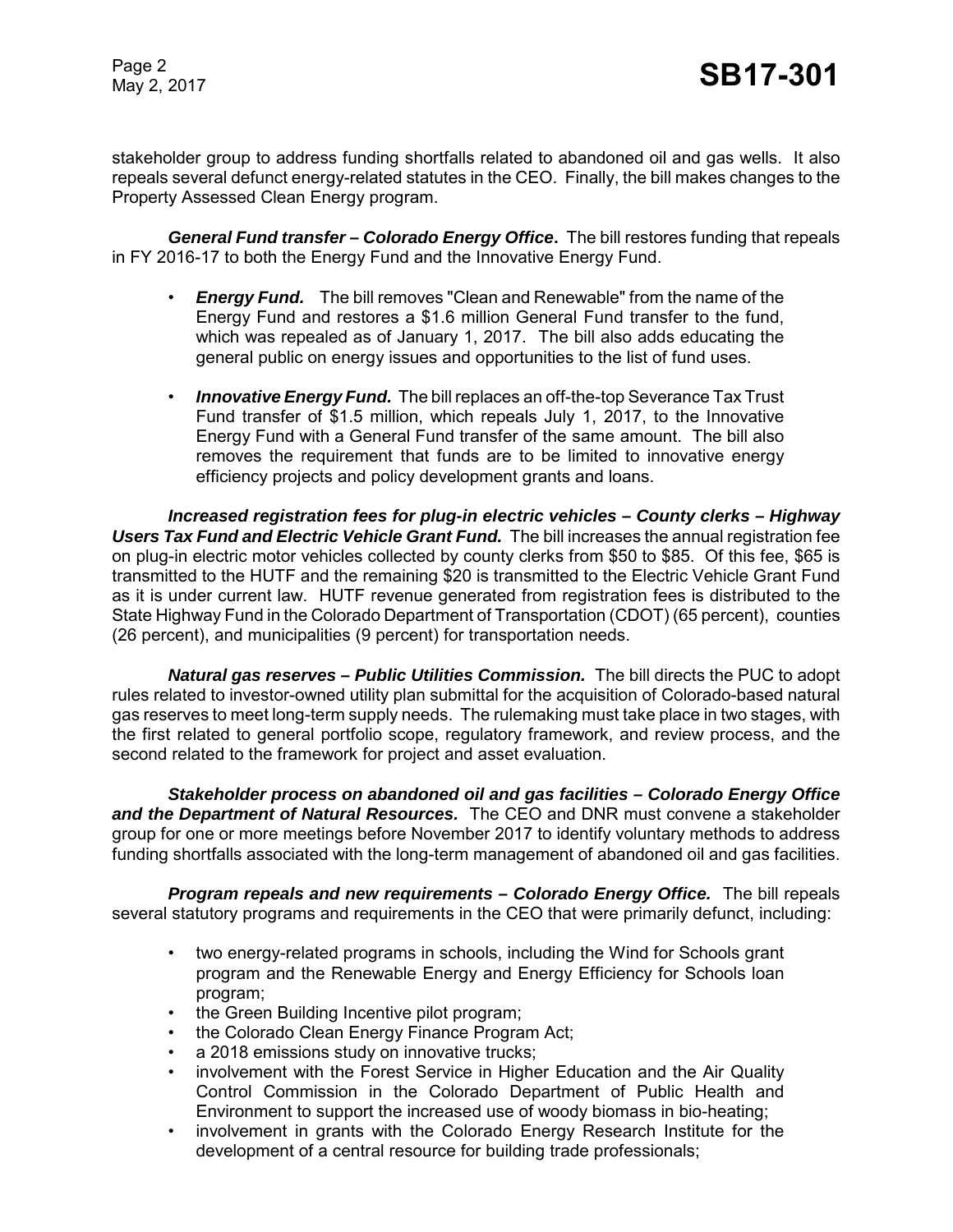- responsibility to maintain a list of solar installers, the requirement for a builder to offer that list to customers, and the requirement for the office to offer training on solar installations;
- a required computer system for tracking the movement of gasoline or special fuel in the state; and
- the administration of the Colorado Carbon Fund Special License Plate.

The bill also requires CEO to:

- promote nuclear and hydroelectric power as clean energy sources; and
- include the energy industry and executive departments when developing and encouraging increased utilization of energy curricula.

*Property Assessed Clean Energy program – New Energy Impact District and county treasurers.* Under current law, property owners that participate in the Property Assessed Clean Energy program must inform title insurance companies of the new assessment. The New Energy Impact District, which manages the program must hold a hearing to notify lien holders of the special assessment. The bill exempts property owners from the title commitment and hearing requirements if the owner is not seeking to subordinate the priority of existing liens when using the program. The bill also clarifies that housing authorities can voluntarily utilize the program.

# **Background**

*House Bill 12-1315.* In 2012, the Governor's Energy Office was reorganized as the CEO. The mission of the office was modified to encourage all sources of energy development. The bill created both the Clean and Renewable Energy Fund and the Innovative Energy Fund.

*Severance Tax Trust Fund.* Because the Severance Tax Trust Fund transfer repeals under current law and is not reauthorized under this bill, DNR and the Department of Local Affairs will split an additional \$1.5 million from the Severance Tax Trust Fund; however, this is not a direct impact of this bill.

**Background on programs that repeal under SB17-301.** The programs repealed by SB17-301 are primarily defunct, as described below.

- *Wind for School Grant Program***.** This program was created in 2007 and dispersed 12 grants to schools totaling \$60,000 over several years. Previously, the grant program was funded primarily by federal American Recovery and Reinvestment Act money. This stream of federal revenue has ended and the state grant program is currently inactive.
- *Renewable Energy and Energy Efficiency for Schools Loan Program.* This program was created in 2009 to provide school districts with loans from the Public School Fund for renewable and efficiency upgrades. No applications have been received since the program's inception.
- *Green Building Incentive Pilot Program.* The federally funded pilot program was completed in 2012.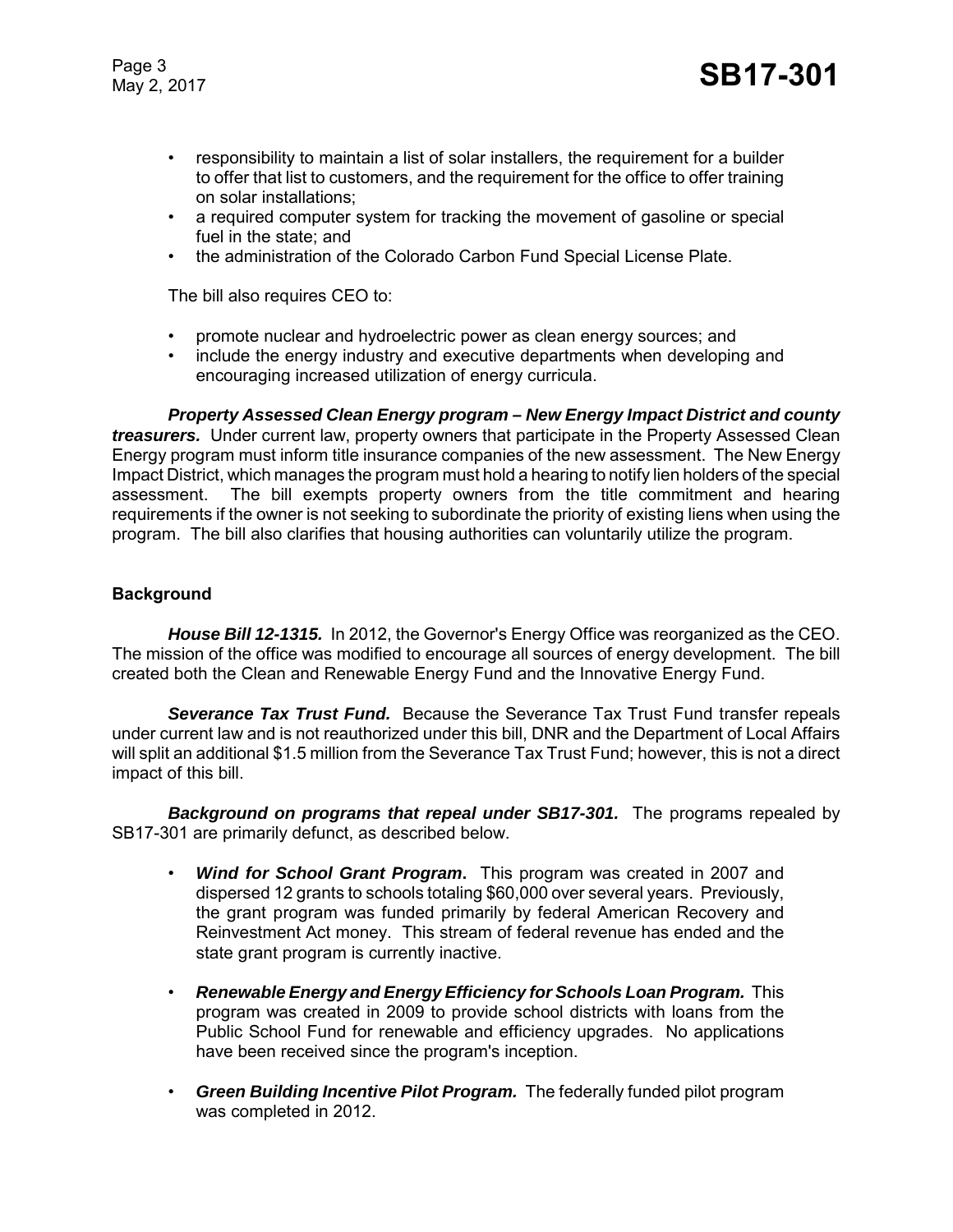- *Clean Energy Finance Program.* This inactive program, a partnership between the CEO and the State Treasurer's Office, allowed the investment of state funds in clean energy loans for large-scale commercial, industrial, and institutional installations of solar electric generation facilities. A participating public or private lender was permitted to finance one or more clean energy improvements to commercial, industrial, or government-owned real property, subject to certain conditions.
- *Emissions study for innovative trucks.* HB14-1326 required the CEO to study life-cycle emissions produced by medium and heavy duty trucks in certain categories (4, 4A, 4B, 4C, 7, 7A, and 9) to determine whether these trucks generate life-cycle emissions materially greater than those generated by comparable trucks using traditional fuel in order to inform the innovative truck tax credit.
- *Carbon Fund special license plate.* Issued since 2008, the CEO transferred the sponsorship of this plate to a nonprofit over the course of the last year.

**Public Utilities Commission — Natural gas reserves.** There are two investor-owned utilities in Colorado, Xcel Energy and Black Hills Energy. These entities are not currently engaged in the upstream ownership of natural gas reserves, production, or midstream transportation.

*Plug-in electric vehicles.* There are varying data points on plug-in electric vehicles (PEVs). Data provided to the CEO by Polk indicate that 8,885 plug-in electric vehicles have been purchased in Colorado. However, data provided by the Department of Revenue indicate that 2,346 plug-in electric vehicles were registered in Colorado as of August 2016. These vehicles are currently charged a \$50 additional registration fee which is transmitted \$30 to the HUTF and \$20 to the Electric Vehicle Grant Fund in the CEO.

*Property Assessed Clean Energy program.* The Property Assessed Clean Energy program allows property owners to finance up to 100 percent of up-front energy efficiency, renewable energy, and water conservation improvements through a special assessment on their property tax bill. The special assessment allows the building improvements to be paid over time even if the property sells. Property owners voluntarily join the special district to gain access to financing and allow the administration of the special assessment. Like property taxes, the special assessment takes priority over other mortgages on the property. County treasurers collect the special assessment on participating properties when property taxes are collected.

## **State Revenue**

The bill will increase state revenue by *\$468,340 in FY 2017-18, \$427,165 in FY 2018-19, and \$372,487 in FY 2019-20* to the Fixed Utilities Fund, the General Fund, and the HUTF. The bill also creates a four-year state transfer of \$3.1 million from the General Fund to two funds in the CEO. These impacts are described below.

*Fixed Utilities Fund.* The bill is expected to increase state revenue by \$354,590 in FY 2017-18, \$290,665 in FY 2018-19, and \$213,236 in FY 2019-20 to the Fixed Utilities Fund and the General Fund. This amount includes the administrative costs incurred by the PUC as a result of this bill, as discussed in the State Expenditures section, as well as an additional 3 percent statutory credit to the General Fund.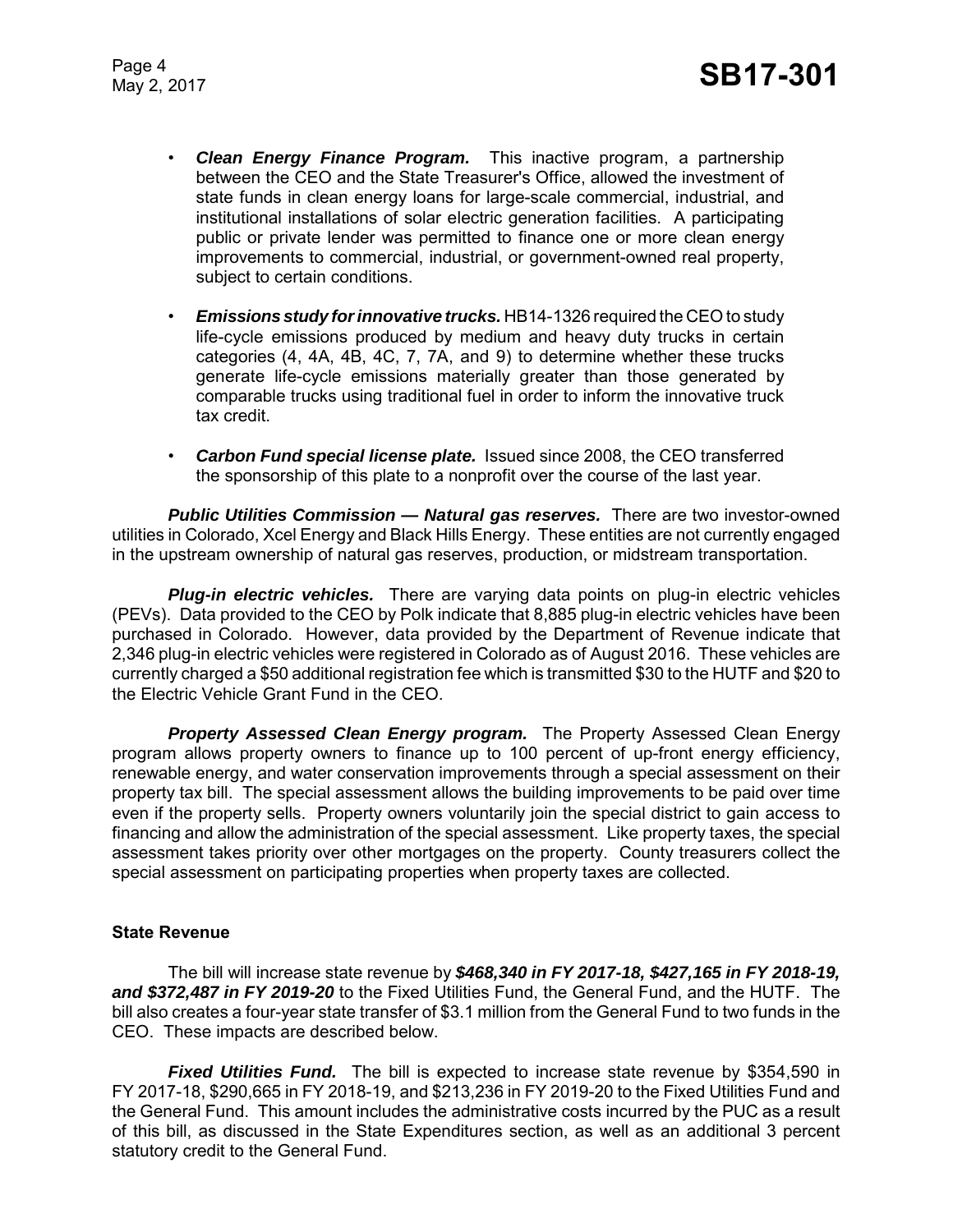The Fixed Utilities Fund receives fees assessed against regulated electric and natural gas utilities at a rate set annually based on the amount needed to cover applicable PUC and other utility regulation expenditures in the Department of Regulatory Agencies. The rate is applied to each regulated company's gross intrastate utility operating revenues, as calculated by the Department of Revenue. Whenever additional expenses are incurred against these funds, the assessment must be raised to cover these expenses, plus credit 3 percent to the General Fund as required by state law.

*Highway Users Tax Fund.* Beginning in FY 2017-18, the bill will increase state cash fund revenue by an estimated \$113,750 in FY 2017-18, \$136,500 in FY 2018-19, and \$159,250 in FY 2019-20 to the HUTF. The bill increases annual vehicle registration fees for plug-in electric vehicles by \$35 per vehicle, to be deposited into the HUTF. The State Highway Fund in CDOT receives 65 percent of the HUTF revenues generated through vehicle registration fees. Using an estimate based on available data, the fiscal note assumes that 5,000 individuals will pay the registration fee in FY 2017-18, and that the number of electric plug-in vehicles will grow by approximately 1,000 per year.

*Fee impact on plug-in electric vehicle owners.* Colorado law requires legislative service agency review of measures which create or increase any fee collected by a state agency. Table 1 below identifies the fee impact of this bill.

| Table 1. Fee Impact on Plug-in Electric Vehicle Owners Under SB17-301 |                         |                       |                        |               |                                  |                             |
|-----------------------------------------------------------------------|-------------------------|-----------------------|------------------------|---------------|----------------------------------|-----------------------------|
| <b>Fiscal Year</b>                                                    | Type of<br><b>Fee</b>   | <b>Current</b><br>Fee | <b>Proposed</b><br>Fee | Fee<br>Change | <b>Number</b><br><b>Affected</b> | <b>Total Fee</b><br>Impact* |
| FY 2017-18                                                            | <b>PEV Annual</b>       |                       |                        |               | 5,000                            | \$175,000                   |
| FY 2018-19                                                            | Vehicle<br>Registration | \$50                  | \$85                   | \$35          | 6,000                            | \$210,000                   |
| FY 2019-20                                                            |                         |                       |                        |               | 7,000                            | \$245,000                   |

*\* HUTF revenue generated from registration fees is distributed to the State Highway Fund (65 percent), counties (26 percent), and municipalities (9 percent) for transportation needs.* 

*State transfers.* The bill transfers \$3.1 million from the General Fund from FY 2017-18 through FY 2020-21. This includes \$1.6 million to the Energy Fund, and \$1.5 million to the Innovative Energy Fund.

# **TABOR Impact**

This bill increases state revenue from cash fund fees and a related General Fund credit, which will increase the amount of money required to be refunded under TABOR for FY 2017-18 and FY 2018-19. TABOR refunds are paid out of the General Fund. In years when the state collects revenue above the TABOR limit, the increase in General Fund revenue has no net impact on the amount of money available in the General Fund for the budget, as both revenue to the General Fund and the refund obligation increase by equal amounts. However, the increase in cash fund revenue increases the TABOR refund obligation, decreasing the amount of money available in the General Fund for the budget on a dollar-for-dollar basis. In future years when the state does not collect revenue above the TABOR limit, the bill's impact on General Fund revenue will increase money available for the General Fund budget.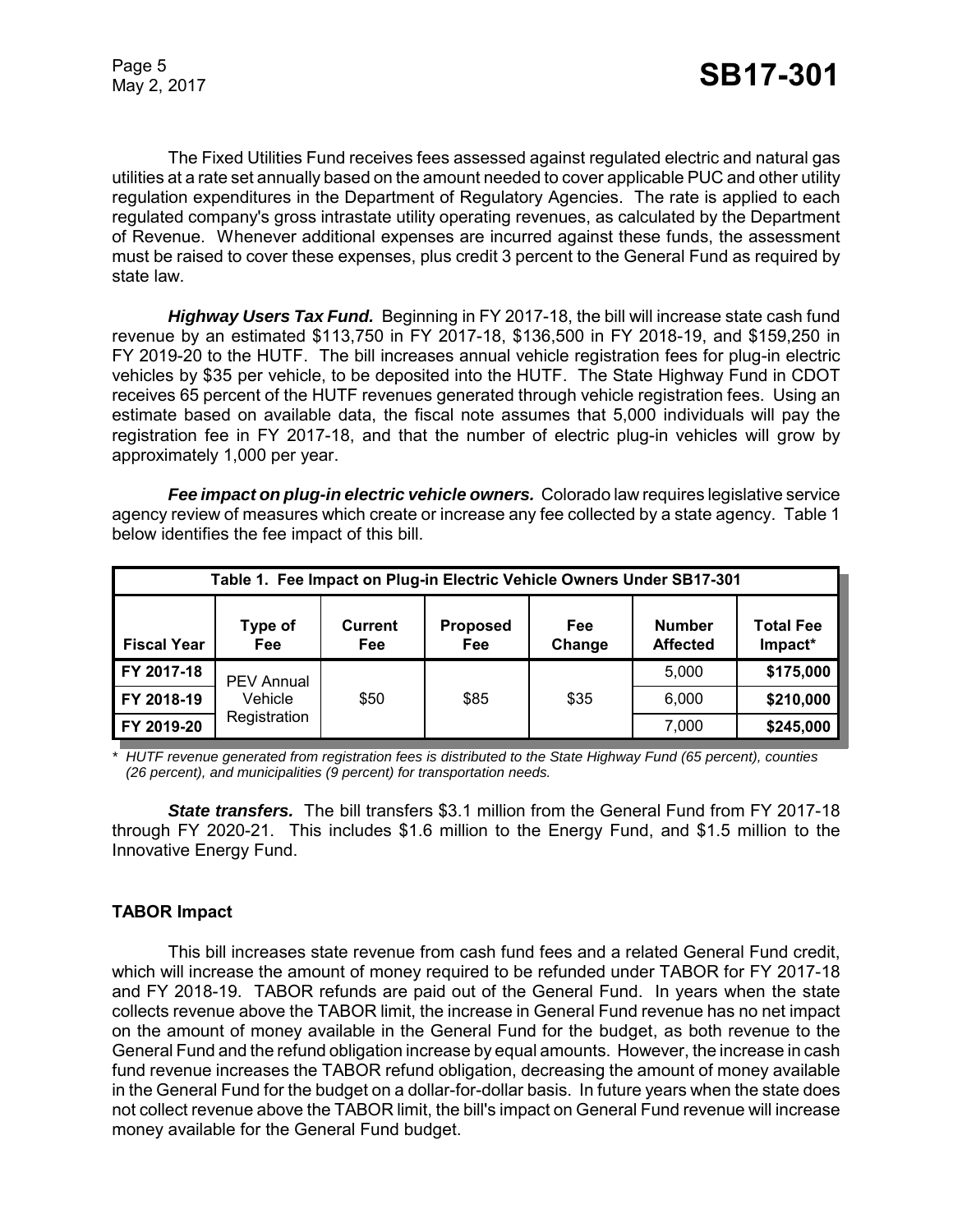# **State Expenditures**

The bill increases state expenditures by *\$3,374,262 and 27.3 FTE in FY 2017-18, \$3,382,199 and 26.8 FTE in FY 2018-19, and \$3,307,026 and 26.0 FTE in FY 2019-20* from the General Fund and the Fixed Utilities Fund. The bill will also increase workload and potentially expenditures in the Department of Revenue. These impacts are described below.

*Colorado Energy Office — Energy Fund and Innovative Energy Fund.* The bill increases state cash fund expenditures by \$3.1 million and 24.0 FTE in the CEO for four years from FY 2017-18 through FY 2020-21 from the Energy Fund and the Innovative Energy Fund. The bill repeals a statutory requirement that the CEO perform an emissions study on innovative trucks, which will decrease CEO expenditures by \$70,000 in FY 2017-18 only.

The Energy Fund and the Innovative Energy Fund support CEO operational expenses of payroll, leased space, and intergovernmental expenses. These funds also currently support:

- financing programs such as the Property Assessed Clean Energy program and energy performance contracting;
- programming to reduce energy use and savings including in agricultural operations, public buildings, and rural schools;
- technical assistance and trainings, including programs on hydropower development, energy-related building codes, and industrial waste heat to power;
- energy research on technologies, case studies, and demonstration projects on all state energy resources;
- energy emergency planning and liquid fuels management, including propane supply monitoring, coordinating petroleum marketer hours of service exemptions, updating the state energy assurance plan, and natural disaster responses;
- electric vehicle grant funding for public infrastructure; and
- STEM energy education initiatives.

*Colorado Energy Office — Federal funds.* The bill affects \$1.7 million of federal funds. In order to receive a \$620,000 U.S. Department of Energy grant for the State Energy Program, the CEO provides a 20 percent match from the Energy Fund and the Innovative Energy Fund. The CEO also administers the \$1.1 million U.S. Department of Agriculture Regional Conservation Partnership Program for the state, which delivers grants directly to grantees. This program requires CEO administration paid for by the Energy Fund and the Innovative Energy Fund. The CEO would be unable to access or pass-through this funding without the bill.

**Public Utilities Commission — Fixed Utilities Fund.** The bill increases state cash fund expenditures for the PUC by \$344,262 and 3.3 FTE in FY 2017-18, \$282,199 and 2.8 FTE in FY 2018-19, and \$207,026 and 2.0 FTE in FY 2019-20. These expenditures are outlined in Table 2 and described in the paragraph below.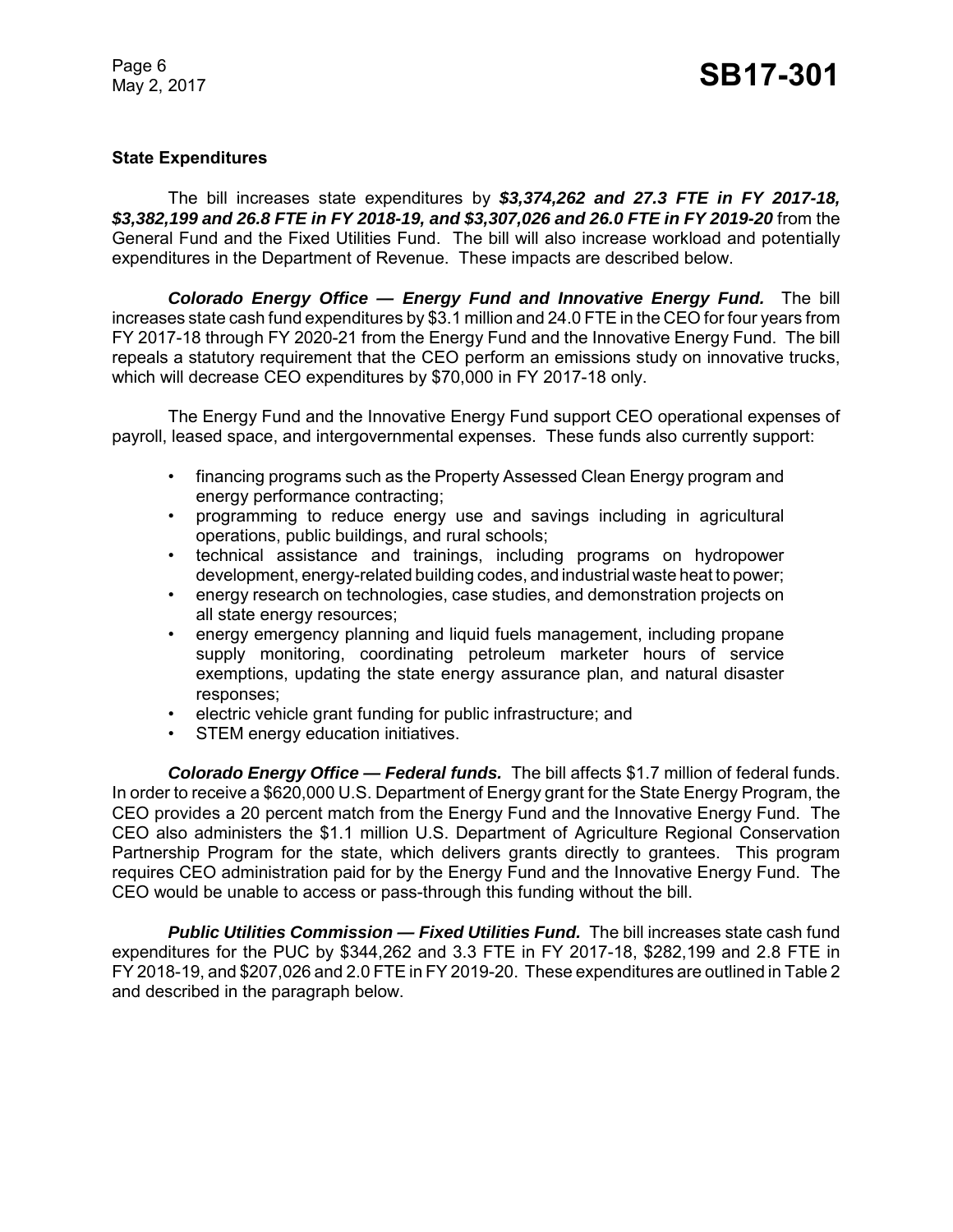| Table 2. Public Utilities Commission Expenditures Under SB17-301 |            |            |            |  |  |
|------------------------------------------------------------------|------------|------------|------------|--|--|
| <b>Cost Components</b>                                           | FY 2017-18 | FY 2018-19 | FY 2019-20 |  |  |
| <b>Personal Services</b>                                         | \$275,517  | \$235,669  | \$173,333  |  |  |
| FTE.                                                             | 3.3 FTE    | 2.8 FTE    | 2.0 FTE    |  |  |
| <b>Operating Expenses and Capital Outlay Costs</b>               | 17,244     | 2.660      | 1,900      |  |  |
| Centrally Appropriated Costs*                                    | 51,501     | 43,870     | 31,793     |  |  |
| <b>TOTAL</b>                                                     | \$344,262  | \$282,199  | \$207,026  |  |  |

*\* Centrally appropriated costs are not included in the bill's appropriation.*

The PUC will hold two rulemaking proceedings over FY 2017-18 and FY 2018-19 regarding investor-owned utility interest in Colorado-based natural gas reserves, which may include ownership of natural gas reserves; natural gas production facilities; and natural gas midstream purification, compression, and transportation facilities. The acquisition of natural gas reserves will include acquisition of minerals and mineral rights, as well as acquisition of plants and equipment, including extraction, purification, measurement, regulations, compression, and transport equipment. As such, the PUC will require 1.0 FTE Physical Science Researcher/Scientist III and 1.0 FTE Professional Engineer II beginning in FY 2017-18 and ongoing. During rulemaking, 1.3 FTE is required in FY 2017-18 and 0.8 FTE in FY 2018-19, which includes increments of a Rate and Financial Analyst, Rules Administrator, Administrative Law Judge, and Court Reporter.

*Department of Revenue.* In FY 2017-18, the Department of Revenue will be required to perform computer programming related to the new plug-in electric vehicle registration fee. Any costs related to this process have not yet been estimated; the fiscal note will be updated as necessary.

*Centrally appropriated costs.* Pursuant to a Joint Budget Committee policy, certain costs associated with this bill are addressed through the annual budget process and centrally appropriated in the Long Bill or supplemental appropriations bills, rather than in this bill. The centrally appropriated costs subject to this policy are estimated in the fiscal note for informational purposes and summarized in Table 3.

| Table 3. Centrally Appropriated Costs for the Public Utilities Commission Under SB17-301 |            |            |            |  |  |
|------------------------------------------------------------------------------------------|------------|------------|------------|--|--|
| <b>Cost Components</b>                                                                   | FY 2017-18 | FY 2018-19 | FY 2019-20 |  |  |
| Employee Insurance                                                                       | \$26,813   | \$22,753   | \$16,261   |  |  |
| Supplemental Employee Retirement Payments                                                | 24,688     | 21,117     | 15,532     |  |  |
| <b>TOTAL</b>                                                                             | \$51,501   | \$43,870   | \$31,793   |  |  |

## **Local Government Impact**

The bill will impact local governments in several ways, as described below.

*Registration fees — Highway Users Tax Fund.* HUTF revenue generated by annual vehicle registration fees is distributed to counties (26 percent) and municipalities (9 percent) for transportation needs. As such, the bill is expected to increase HUTF revenue to counties by